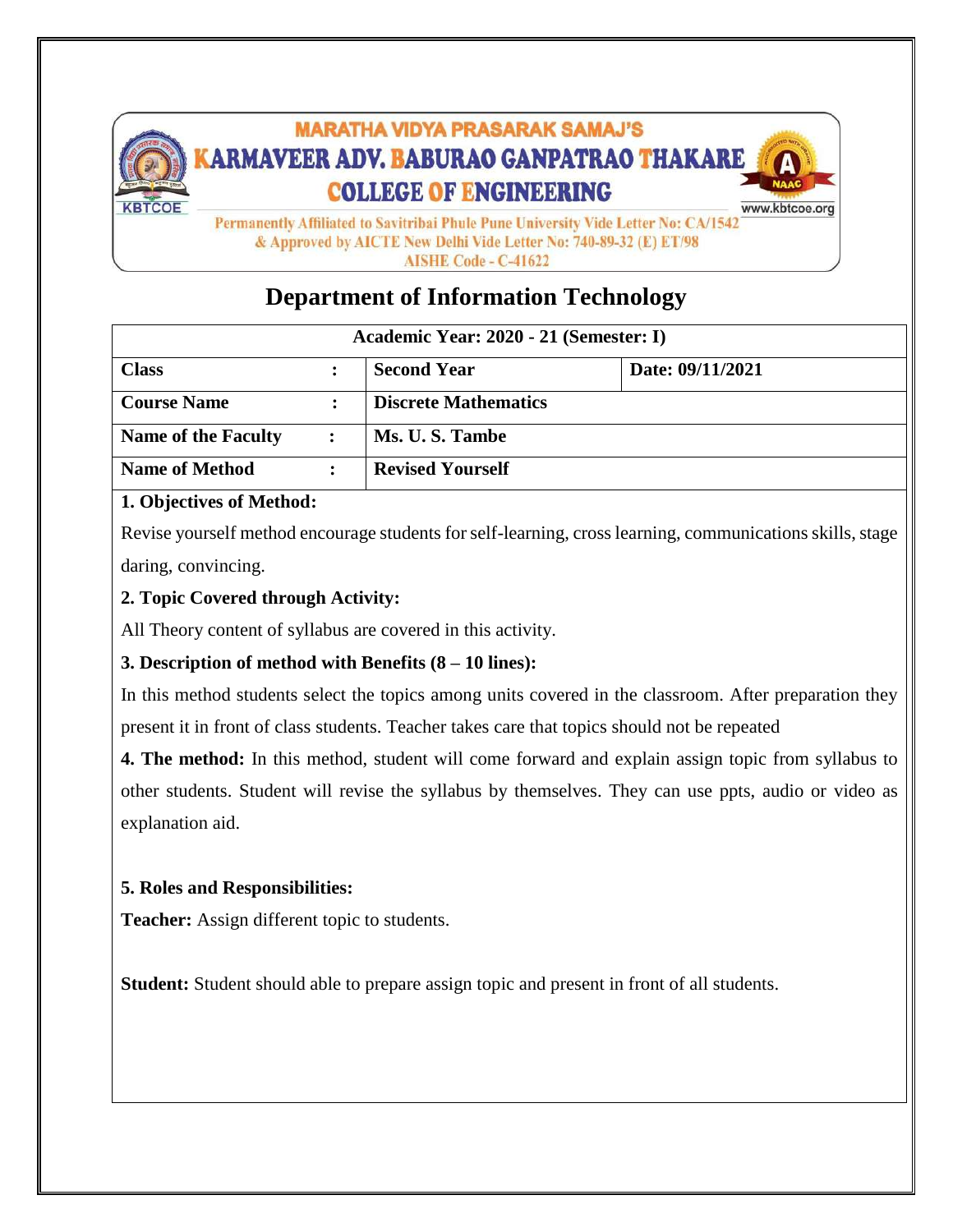**6. Assessment Tools & Rubrics:**

| Sr.<br><b>No</b> | Name of<br><b>Method</b>  | <b>Evaluation</b><br><b>Criteria</b> | Max.<br><b>Score</b> | Excellent (100%)                                                                                                 | Satisfactory (60%)                                                                                      | Poor (20%)                                                                                |
|------------------|---------------------------|--------------------------------------|----------------------|------------------------------------------------------------------------------------------------------------------|---------------------------------------------------------------------------------------------------------|-------------------------------------------------------------------------------------------|
|                  |                           | <b>Topic</b><br>selection            | 5                    | Complex<br>topic<br>$\bullet$<br>with real time<br>application                                                   | Moderate topic<br>$\bullet$                                                                             | Easy topic<br>$\bullet$                                                                   |
| 1.               | <b>Revise</b><br>Yourself | <b>Presentation</b>                  | 10                   | Appropriate<br>$\bullet$<br>content,<br>Communication<br>$\bullet$<br>skill,<br>Content<br>$\bullet$<br>Delivery | Adequate<br>$\bullet$<br>content,<br>Communication<br>$\bullet$<br>skill,<br>Content<br><b>Delivery</b> | Inadequate<br>$\bullet$<br>content,<br>Communication<br>skill,<br><b>Content Delivery</b> |
|                  |                           | <b>Question</b><br><b>Answer</b>     | 5                    | Appropriate<br>Answers<br>to<br>Questions.                                                                       | Answers<br>$\bullet$<br>questions, but<br>often with little<br>insight.                                 | Inappropriate<br>$\bullet$<br>Answer                                                      |

**7. Evaluation Sheet:**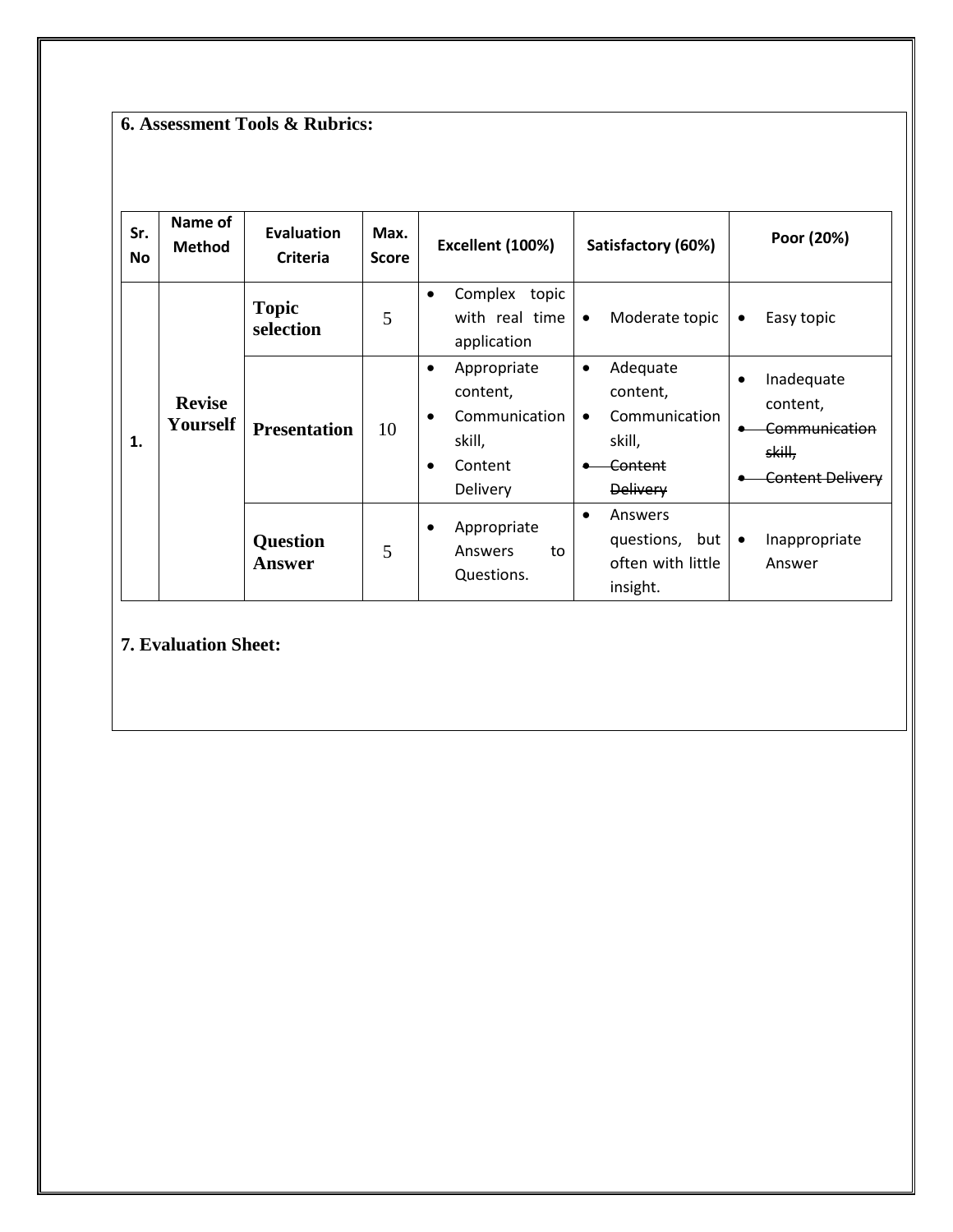|          | ista ratinat                                                                     | ARMAVĒER ADV. ABURAU GANPATRAO HAKARE<br>OLLEGE F NGINEERING                                                                                                                                                                                                                   |                                  |               |                        |                |       |   |
|----------|----------------------------------------------------------------------------------|--------------------------------------------------------------------------------------------------------------------------------------------------------------------------------------------------------------------------------------------------------------------------------|----------------------------------|---------------|------------------------|----------------|-------|---|
|          |                                                                                  |                                                                                                                                                                                                                                                                                |                                  |               |                        | WWW.IBuream.nm |       |   |
|          |                                                                                  |                                                                                                                                                                                                                                                                                |                                  |               |                        |                |       |   |
|          |                                                                                  | <b>Department Of Information Technology</b>                                                                                                                                                                                                                                    |                                  |               |                        |                |       |   |
|          |                                                                                  | Class: SE IT<br>Subject: Discrete Mathematics                                                                                                                                                                                                                                  |                                  |               | $YPC17 - 2020 - 21$    |                |       |   |
|          | Objectives of Activity:                                                          | Innovative Method: Revised yourself                                                                                                                                                                                                                                            |                                  |               |                        |                |       |   |
|          | 1. To improve communication/presentation skills                                  |                                                                                                                                                                                                                                                                                |                                  |               |                        |                |       |   |
|          | PO's mapped:                                                                     | 2. To improve level of rememberance in students as when students explain topic by their own they rememembers it very well                                                                                                                                                      |                                  |               |                        |                |       |   |
|          |                                                                                  | PO9: Individual and Team Work: Function effectively as an individual, and as a member or leader in diverse teams, and in multidisciplinary                                                                                                                                     |                                  |               |                        |                |       |   |
| settings |                                                                                  |                                                                                                                                                                                                                                                                                |                                  |               |                        |                |       |   |
|          |                                                                                  | PO10: Communication: Communicate effectively on gomplex engineering activities with the engineering community and with society at<br>large, such as, heing able to comprehend and write effective reports and design documentation, make effective presentations, and give and |                                  |               |                        |                |       |   |
|          | receive clear instructions.                                                      |                                                                                                                                                                                                                                                                                |                                  |               |                        |                |       |   |
|          |                                                                                  | PO12: Life-long Learning: Recognize the need for, and have the preparation and ability to engage in independent and life-long learning in the                                                                                                                                  |                                  |               |                        |                |       |   |
|          | broadest context of technological change<br><b>Activity Description:</b>         |                                                                                                                                                                                                                                                                                |                                  |               |                        |                |       |   |
|          |                                                                                  | Students will come forward and will explain any topic of syllabus to other students individually or in group. Students will revise the syllabos                                                                                                                                |                                  |               |                        |                |       |   |
|          | by themselves. They can use ppt, audio, video as explaination aid.               |                                                                                                                                                                                                                                                                                |                                  |               |                        |                |       |   |
|          | Rules of activity:<br>1. Topic should not be repeated.                           |                                                                                                                                                                                                                                                                                |                                  |               |                        |                |       |   |
|          | 2. 10 minutes for each student for the activity.                                 |                                                                                                                                                                                                                                                                                |                                  |               |                        |                |       |   |
|          | 3 student should tell importantice or application of selected topic in real life |                                                                                                                                                                                                                                                                                |                                  |               |                        |                |       |   |
|          | 4. Q and A session of 2 minutes is there                                         |                                                                                                                                                                                                                                                                                |                                  |               |                        |                |       |   |
|          |                                                                                  |                                                                                                                                                                                                                                                                                |                                  |               |                        |                |       |   |
|          |                                                                                  |                                                                                                                                                                                                                                                                                |                                  | Marks:        |                        |                |       |   |
| Roll     |                                                                                  |                                                                                                                                                                                                                                                                                |                                  |               |                        | Total          |       |   |
| N0       | Name Of Student                                                                  | Topic                                                                                                                                                                                                                                                                          | Topic<br>Selectin                | Presentati    | Timely.<br>Sultenissio | Marks          | Sign: |   |
|          |                                                                                  |                                                                                                                                                                                                                                                                                | n(5)                             | on(15)        | 1051                   |                |       |   |
|          | PRAINVAL SATISTI AHER                                                            | Set Theory and types of set                                                                                                                                                                                                                                                    | 5                                | 10            |                        | 20             |       | 御 |
|          | PRASAD RAMCHANDRA AHER                                                           | Veno Diagram                                                                                                                                                                                                                                                                   | 5                                | n             |                        | 20             |       |   |
|          | 知恵時代の最も始長自含を含んに出るい                                                               | Finite and Infinite Seta, Countable Sets                                                                                                                                                                                                                                       | ς                                | 8             |                        | 18             |       |   |
| 3        | SHIKUTIKA MAHLISOKA ILADGUAR                                                     | Multischi                                                                                                                                                                                                                                                                      | 15                               | 2.            | s                      | $22 -$         |       |   |
|          | HEMA RAVINDRA HAGUL.                                                             | Principle of Inclusion and Exclusion.                                                                                                                                                                                                                                          | 5                                | g             | $\mathcal{F}$          | g              |       |   |
|          |                                                                                  |                                                                                                                                                                                                                                                                                |                                  |               |                        | E              |       |   |
| n.       | PILACTITIONNESH HEMT                                                             | Principle of Inclusion and Exclusion.                                                                                                                                                                                                                                          | 5                                | a             |                        |                |       |   |
|          | <b>TERAL RAMESIS HERR</b>                                                        | Mathematical Induction                                                                                                                                                                                                                                                         | 5                                | ŧΘ            |                        | Y6             |       |   |
| $\sim$   | DARSHAN AS XWAST BORSE                                                           | Mathematical Induction                                                                                                                                                                                                                                                         | 5                                | g             | 3                      | 17             |       |   |
|          | NIKUGA PRINTGAD BURSE                                                            | Propersitions.                                                                                                                                                                                                                                                                 | 5                                | 8             | ↵                      | 17             |       |   |
| $^{10}$  | SZCIEN VASAN LIGHSL                                                              | Logical Connectives                                                                                                                                                                                                                                                            | 5                                | 鸿             |                        | $1 - 7$        |       |   |
| 11       | KANGATYA SUNTLE HALASE                                                           | Cendrional Propositions                                                                                                                                                                                                                                                        | ς                                | $12-$         | S                      | 22             |       |   |
|          | CIRTANA ANJE CHAUDHARI                                                           | Bi-conditional Propositions                                                                                                                                                                                                                                                    | 5                                | $\mathbf{H}$  |                        | 19             |       |   |
|          | <b>TT RAFRIC DEEPAR-CHAVAN</b><br><b>JULIO AL BIARENDRA DANHISTE</b>             | Logical Equivalence                                                                                                                                                                                                                                                            | 5                                | $\mathbf{1}$  | s.                     | 23             |       |   |
|          |                                                                                  | Validaty of Argaments by using Truth Tables.                                                                                                                                                                                                                                   | $\varsigma$                      | 1.1           |                        | $17 -$         |       |   |
| ΠB       | ANSUATIA ISSNOVI (RISPATTI COVIDER)                                              | Predicates and Quantifiers.                                                                                                                                                                                                                                                    | $\leq$                           | 12            | 5                      | 22             |       |   |
| TD)      | NITURA KEINAL GIABORISTY                                                         | Normal forms- DNF                                                                                                                                                                                                                                                              |                                  | ġ.            |                        |                |       |   |
| ИŦ       | PRACHEBRAUSANED GANGURDE                                                         | Nomial forms - CNF                                                                                                                                                                                                                                                             | S<br>S.                          | I D           |                        | 16             |       |   |
| TH.      | SERVETA BUASKAIL GANGERDE                                                        | Kules of Sam and Prixhet                                                                                                                                                                                                                                                       | 5                                | 11            | 5                      |                |       |   |
| 189      | <b>ISHELTIKA PURCSHOTTAM GOSAVI</b>                                              | Petriuitations                                                                                                                                                                                                                                                                 |                                  | ø             | B                      | 2 <sub>1</sub> |       |   |
| 91       | VIBILITY RALISARIER ULIONGER.                                                    | <b>Economico</b>                                                                                                                                                                                                                                                               |                                  |               |                        | 18             |       |   |
| -31      | <b>BEAST IFFAMERADOR</b>                                                         | Combustions.                                                                                                                                                                                                                                                                   | 5<br>٣                           | 12            | 5                      | $22 -$         |       |   |
| 93       | KEILSHANNYNDSTSTEIN JADHAV                                                       | Comboations.                                                                                                                                                                                                                                                                   |                                  | 8             | ς                      | 16             |       |   |
| 33       | SERIEVAS SIGUUNDIOS JADEIAV                                                      | Describe Probability                                                                                                                                                                                                                                                           | €                                | 13<br>自動      | 3                      | 24             |       |   |
| 31I      | <b>TELESSERT RATAN DOUGLAV</b>                                                   | Conditional Probability                                                                                                                                                                                                                                                        | s.                               | $\frac{2}{2}$ | 岁                      | 15<br>22       |       |   |
| Лħ       | SMEHAL RAJESH / ACTAP<br><b>JUL PERTIA RATESELTARS</b>                           | Conditional Probability<br>Hayes Theorem                                                                                                                                                                                                                                       | $\mathcal{L}_{\mathcal{L}}$<br>š | ١D            | C.<br>Ă                | 20<br>lδ       |       |   |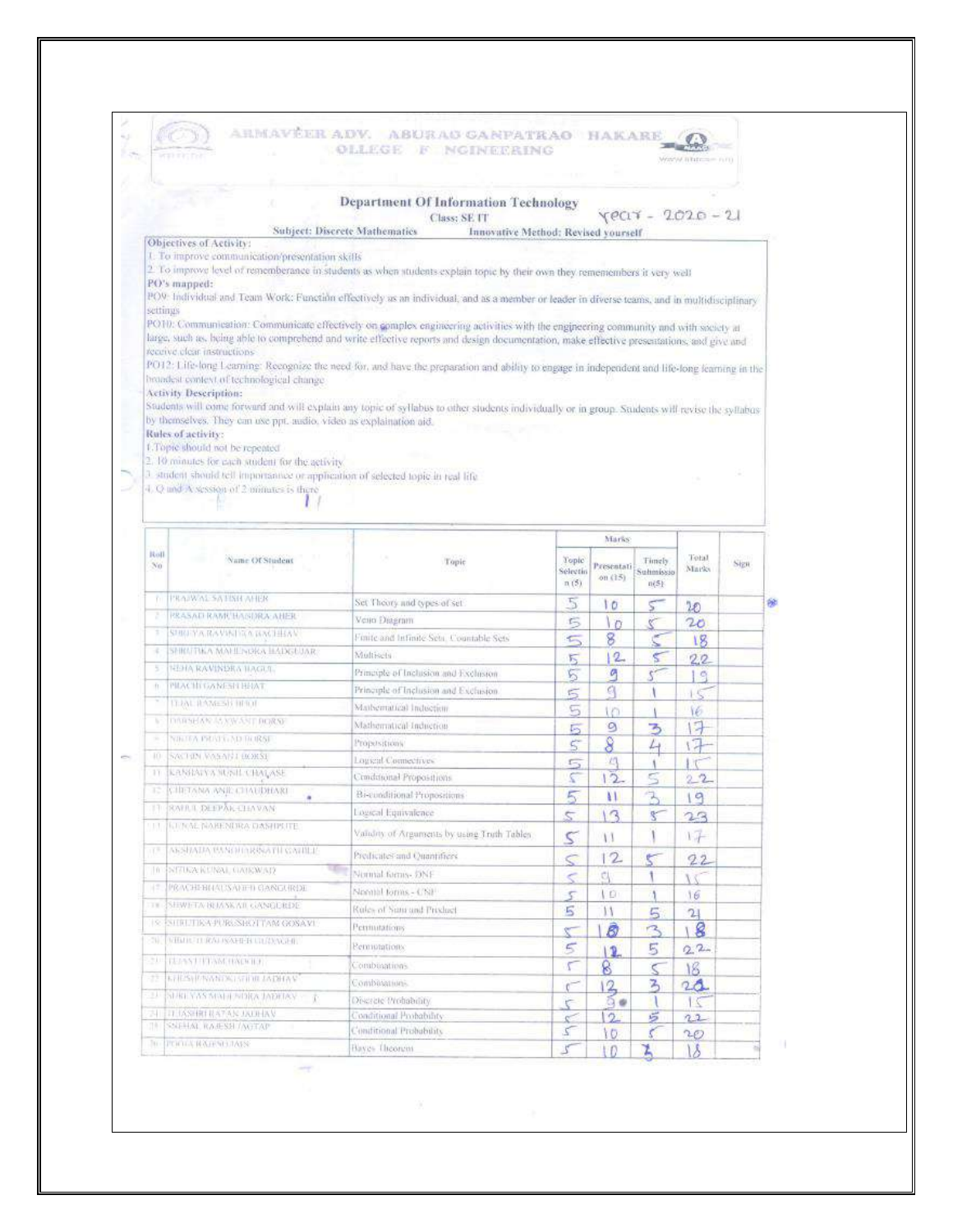|                     |                                        |                                                                  |                           | Marks                       |                                       |                 |                |
|---------------------|----------------------------------------|------------------------------------------------------------------|---------------------------|-----------------------------|---------------------------------------|-----------------|----------------|
| libil<br>Na         | Name Of Student                        | Tupic                                                            | Topic<br>Selectio<br>n(5) | Presentati<br>un (15)       | Timely<br>Submissio<br>$\frac{1}{15}$ | I otal<br>Marks | Sign:          |
| 37.                 | PRASANNA HTENDRA KEDARE                | Basic Terminologies                                              | s                         | ۹ö                          |                                       | ۱S              |                |
| 28.                 | SARTHAK HARIBHAU KHALKAR               | Multi-Graphs. Weighted Graphs.Sub Graphs                         | €                         | 0                           | n                                     | Ç               | $A \cdot E$    |
| 29                  | SAMBYA PARYEZ KHAN                     | <b>Isomorphic</b> graphs                                         | 5                         | З                           |                                       | 23              |                |
| 30-                 | <b>KRISHA DI IRENKUMAR KHANDHAR</b>    | Complete Craphs                                                  | 5                         | 13                          |                                       | 2/3             |                |
| 31                  | <b>FIGHAL RAJESH MALANL</b>            | Regular Grophs                                                   | 5                         | $\mathbf{H}$                |                                       | 13              |                |
| 32                  | SHORIST GAIANAN-MOBADIKAR              | <b>Binartise Graphs</b>                                          | ۳                         | α                           |                                       | Lξ              |                |
| 33                  | MERUL DHARMENDRA MULCHANDANI           | Operations on Graphs (Union, Intersection).                      | 2                         | q                           |                                       | ٧S              |                |
| 34                  | <b>KARTIK BHASKAR NARAYANE</b>         | Operations on Graphs                                             |                           | $\mathcal{L}_{\mathcal{A}}$ |                                       | f7              |                |
| 35                  | PRARAHERIA MAKRAND NATHE               | Hamiltonian path and circuit                                     | ţ                         | Ō                           |                                       | ł,              | A <sub>B</sub> |
| 36                  | YUVRAI PRAKASH NI MALIE                | Eulerian path and encuir                                         |                           | b                           |                                       | V.              |                |
| 茹                   | CHITAS MAHENDRA NER                    | <b>Fravelling Salesman Problem</b>                               |                           | Ò                           | Ω                                     | Ľ.              | AR             |
| 38                  | <b>ADITYA SHARACI NIKAM</b>            | <b>Travelling Salesman Problem</b>                               |                           |                             |                                       |                 | Æ              |
| 59                  | RAJ DR JPRAD NIKAM                     | Planar Graphs                                                    |                           |                             |                                       | 7               | Aß             |
| 4(1)                | <b>SALIKAV SHANTARAM-PARDESHI</b>      | Planar Graphs                                                    | Ŝ                         |                             |                                       | L,              |                |
| ш                   | <b>KVISHKAILIAV VANT PATIL</b>         | Craph Colouring                                                  |                           | ß                           |                                       | $\frac{1}{4}$   | 满              |
| 4.7                 | BRAGYASHREEMS AL PATIL                 | Tree Terminologies, Rooted Trees, Path Length in<br>Rooted tree. |                           |                             | 3                                     | 19              |                |
| ю                   | STAYUR BILAGWA UPATH.                  | Prefix Cades                                                     | 5<br>7                    | $\langle$ 0                 |                                       | 16              | 16             |
| ы                   | POWERBERT IN TH                        | Prefect codes                                                    | ς                         | 9                           | 3                                     | $19 -$          |                |
| т                   | <b>SAFIL KAMESELVATIL</b>              | Spanning Trees (Prims)                                           | ٢                         | Ø)                          |                                       | <b>Vic</b>      |                |
| <b>LES</b>          | <b>SAYALLBHARAT PATH</b>               | Spanning Trees (Kruskals).                                       |                           | O                           | S                                     | 20              |                |
| jП                  | SRUSHUI RAOSANI B PATIL                | Fundamental Cat Sets and Circuits                                | ↸<br>s                    | 13                          | 5                                     | 23              |                |
| HX.                 | <b>ANJALI SAKEAY RAJOLE</b>            | Max flow -- Min Cut Flienrern                                    | \$°                       | a                           | 2.                                    | 6               |                |
| 49                  | <b>PAYAL LEMICH ROUGH</b>              | Max flow-Aftic Cut Theorem                                       | Ś                         | K.                          |                                       | 1.9             |                |
| 31                  | <b>SIGNAL SUBJECT SABURE</b>           | Properties of Bunary Relations(Reflexive<br>livelles (ve)        | 5                         | 10 <sub>1</sub>             |                                       | 16              |                |
| (1)                 | MASS DISTALS AT UNCHE                  | Properties of Binary Relations(symmetric,<br>assymetre)          | τ                         | 9                           | ٣                                     | 19              |                |
|                     | 32 ROOM NITIN SANALLE HA               | Properties of Binary Relations(Transitive).                      | 5                         | 10                          | 21                                    | 17              |                |
|                     | <b>CONTANTAVISDEA SABSALE</b>          | Warshall's Algorithm                                             | 5                         |                             | ۹                                     |                 |                |
| $\overline{\alpha}$ | TRUTH-STRARATISAWANI                   | Equivalence Relations                                            | 15                        | $\frac{2}{2}$               | 3                                     | 2.0             |                |
| $\frac{1}{2}$       | <b>PULLENT ATTYMENTAIRTE</b>           | Partial Ordering Relations                                       | 5                         | 呙                           | 山                                     | $^{22}$         |                |
| ÷                   | <b>BARSDAL PURKT SHINDE</b>            | Partitions:                                                      |                           | q                           |                                       | 15              |                |
| 31                  | MULLEA BILLARAT SHINGH                 | Hasse: Dargmm                                                    |                           | 9                           | $\mathcal{F}_{\geq}$                  | $\mathbf{1}$    |                |
|                     | AJAIHREE PRASHANT SHINDE               | I unctions and its typen                                         | s                         | 2                           | $t_{\rm{H}}$                          | 21              |                |
| 50                  | NISIYOANDHA PRAVIN SHIRSATH            | Composition of Functions                                         | 5                         | ٥                           |                                       | 19              |                |
| f                   | PRATHAMENT MAGE UNA R SHIRSATH         | Composition of Functions                                         | y                         | $\mathbf{2}$                | 3                                     | 20              |                |
| <b>Bill</b>         | <b><i>INMAY INEXSEAR SINNARSAR</i></b> | Preponhole Principle                                             | C                         | <b>O</b>                    |                                       | 16              |                |
| HC                  | KAAS SUUGALERAVISIOONI SUR VANASSUU    | Properties of Divisibility                                       | $\mathfrak{L}^{\times}$   | $\circ$                     | 5                                     | 20              |                |
| USS:                | <b>SARSER RAJE NERA TUETE</b>          | Division Algorithm                                               | 5                         | 12.                         | 5                                     | 22              |                |
| U-L                 | VALORESI (WARKAN FIDHETT)              | Greatest Common Divisor GCD and its Properties                   | ſ.                        | $\mathbf{2}$                | 4                                     | $\mathfrak{D}$  |                |
| W.                  | MASTIR NANAVE THORE<br>电               | Fochdeun; Algorithus.                                            | 2                         | 9                           |                                       | tΩ              |                |
| МY                  | 网络埃森锡松布 网络尼洛库森托拉 坚韧用或弱长                | Extended Fochdean Algorithm                                      | 5                         | 3                           | $\overline{4}$                        | 22              |                |
| $\sim$              | PUOLS KAILSS VINCHU                    | Prime Firetorization Theorem                                     | S                         | Þ                           | 4                                     | 19              |                |
| na                  | <b>ANSERT SHARAD WAGHT</b>             | Congruence Relation                                              | 5                         | LØ.                         | 6                                     | 20              |                |
| TH.                 | RAJAKTA DAYANI SHWAR WANGHEDE          | Modular Arathmetic                                               | ζŕ,                       | 10                          | 5                                     | 20              |                |
|                     |                                        |                                                                  |                           |                             |                                       |                 |                |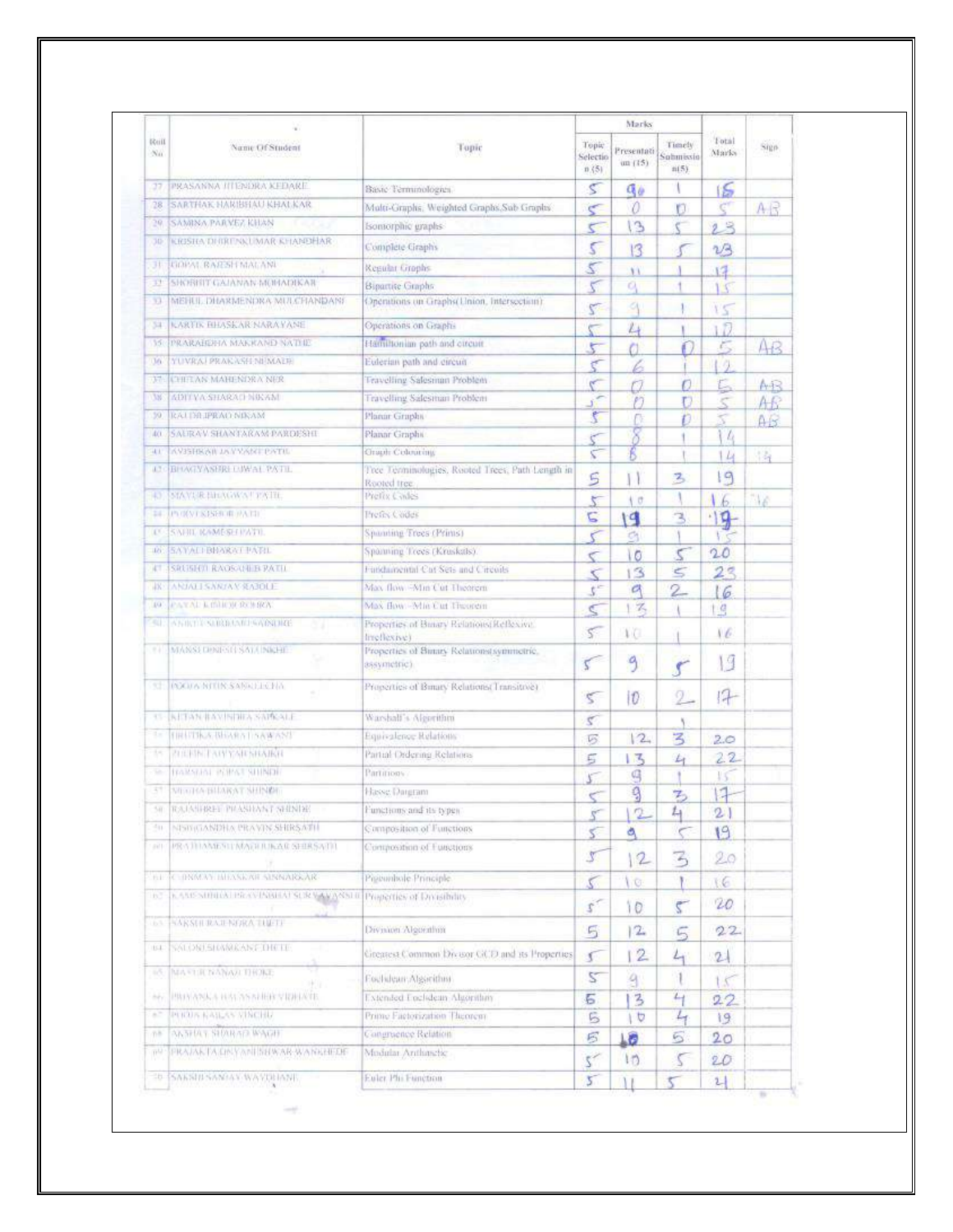|            |                                               |                                          |                              |                      | Marks                         |                                        |                        |      |
|------------|-----------------------------------------------|------------------------------------------|------------------------------|----------------------|-------------------------------|----------------------------------------|------------------------|------|
| Rall<br>No | Name Of Student<br>70                         | Topic                                    | Topic<br>Selecti<br>on $(5)$ | Presenta<br>rfon(10) | Ouestio<br>×<br>Answer<br>(5) | Timely<br><b>Submis</b><br>sion<br>(52 | Total<br>Marks<br>(25) | Sign |
| 71         | <b>SWATI VISHNU ZAGADE</b>                    | Euler's Theorem                          | 5                            | 8                    | и                             | 5                                      | 22                     |      |
| 72         | ISHIKA SHAMRAO GAJKWAD                        | Fermat's Little Theorem                  | 5                            | $\rightarrow$        | $\mathbf{3}$                  | 4                                      | 9                      |      |
| 73         | <b>MANAS RAJENDRA JADHAV</b>                  | Additive and Multiplicative Inverses-    | $\mathcal{E}$                | 6                    | S                             | ٥l                                     | LS                     |      |
| 74         | DNY ANESHWARI CHANDRAKANT<br>GAIKWAD          | Chinese Remainder Theorem                | $\leq$                       | 8                    | 4                             | 5                                      | $^{2.2}$               |      |
| 75         | VAIBHAV RAVINDRA AHIRE                        | Introduction Semigroup                   | 5                            | 6                    | 3                             | ା                                      | Ç                      |      |
| 76         | ROHIT SOMNATH ANARTHE                         | Monoid, Group                            |                              |                      | $\overline{\mathbf{3}}$       | $L_{1}$                                | $\overline{9}$         |      |
| 77         | HARSHVARDHAN SHAILESH M<br><b>SURYAWANSHI</b> | Abelian Group                            |                              |                      |                               |                                        |                        | AB   |
| 78         | <b>VISHAL JIBHAU HIRE</b>                     | Set Theory and types of set              |                              |                      |                               |                                        |                        | AR   |
| 79         | KHUSHI HARISH BAFANA                          | Venn Diagram                             | 5                            | ٩                    | 4                             | 5                                      | 23                     |      |
| 80         | <b>MANSI VIKAS GANGURDE</b>                   | Finite and Infinite Sets, Countable Sets | 5                            | 8                    | 4                             | 5                                      | 22                     |      |
| 8I         | <b>KANCHAN DHAUALU GHUTE</b>                  | Multisets                                | 5                            | $\leq$               | $\mathbf{z}$                  | 61                                     | 4                      |      |
| É.         | <b>AKSHI GORAKH GODSE</b>                     | Principle of Inclusion and Exclusion     | 5                            | $\div$               | Ц                             | 5                                      | 21                     |      |
| 83         | MRUNALI VIJAY HANDGE                          | Principle of Inclusion and Exclusion     | 5                            | 9                    | Ŀ                             | 5                                      | 23                     |      |
| 84         | <b>GAYATRI SANJAY KUMAVAT</b>                 | Mathematical Induction                   | 5                            | $\mathcal{S}$        | Ц                             | 5                                      | 22                     |      |
| 85         | SHOUNAK JAYANT PAITHANE                       | Mathematical Induction                   |                              |                      |                               |                                        |                        | AB   |
| 86         | MADHUSUDAN SANJAY PATIL                       | Propositions                             | 也                            | $\overline{a}$       | 4                             | 5                                      | 23                     |      |
| 87         | NEHA HANSRAJ PAWAR                            | Logical Connectives                      | 5                            | 8                    | 3                             |                                        | $\overline{A}$         |      |
| 88         | RUTUJA KIRANKUMAR PAWAR                       | <b>Conditional Propositions</b>          | 5                            | 8                    | $\omega$                      | 5                                      | 22                     |      |
| 89         | RAVI HANUMAN SIRAME                           | Bi-conditional Propositions              |                              |                      |                               |                                        |                        | AB   |
| 90         | SANKET RAMESH WANKHEDE                        | Logical Equivalence                      | 5                            | 6                    | Ы                             | 5                                      | 20                     |      |

Ms. U. S. Tambe

Subject Incharge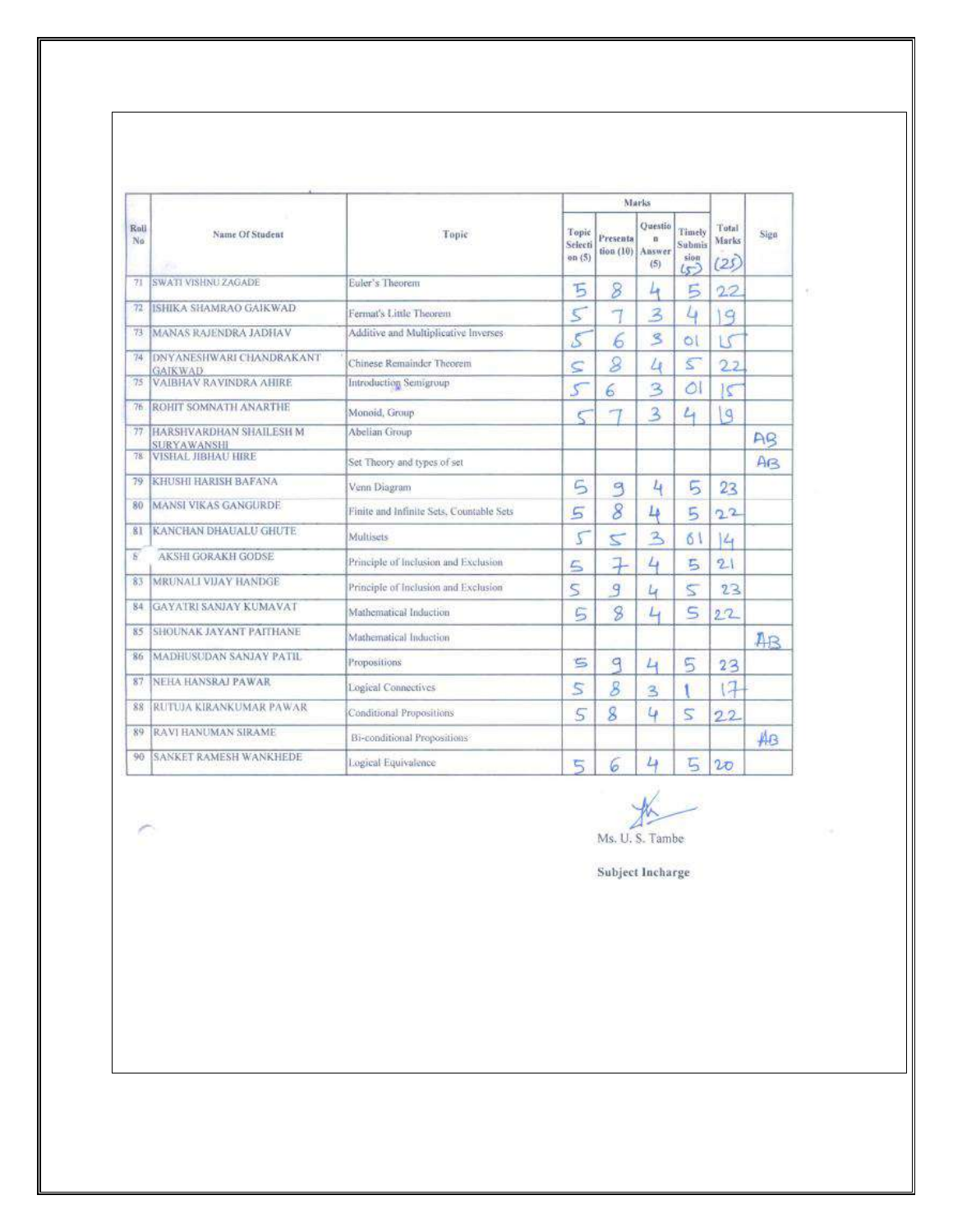|                                                                           | $3-$<br><b>High/Excellent</b> | $2 -$<br><b>Moderate</b><br>/Average | $1-$<br><b>Slight/Poor</b> |  |  |
|---------------------------------------------------------------------------|-------------------------------|--------------------------------------|----------------------------|--|--|
| 1. Do you find<br>Methodology Helpful?                                    | 39                            | 21                                   | $\boldsymbol{0}$           |  |  |
| 2. Are you able to find<br>applications/<br>of<br>use<br>concept covered? | 36                            | 24                                   | $\boldsymbol{0}$           |  |  |
| 3.<br>Grade<br>the<br>overall<br>activity                                 | 39                            | 21                                   | $\boldsymbol{0}$           |  |  |